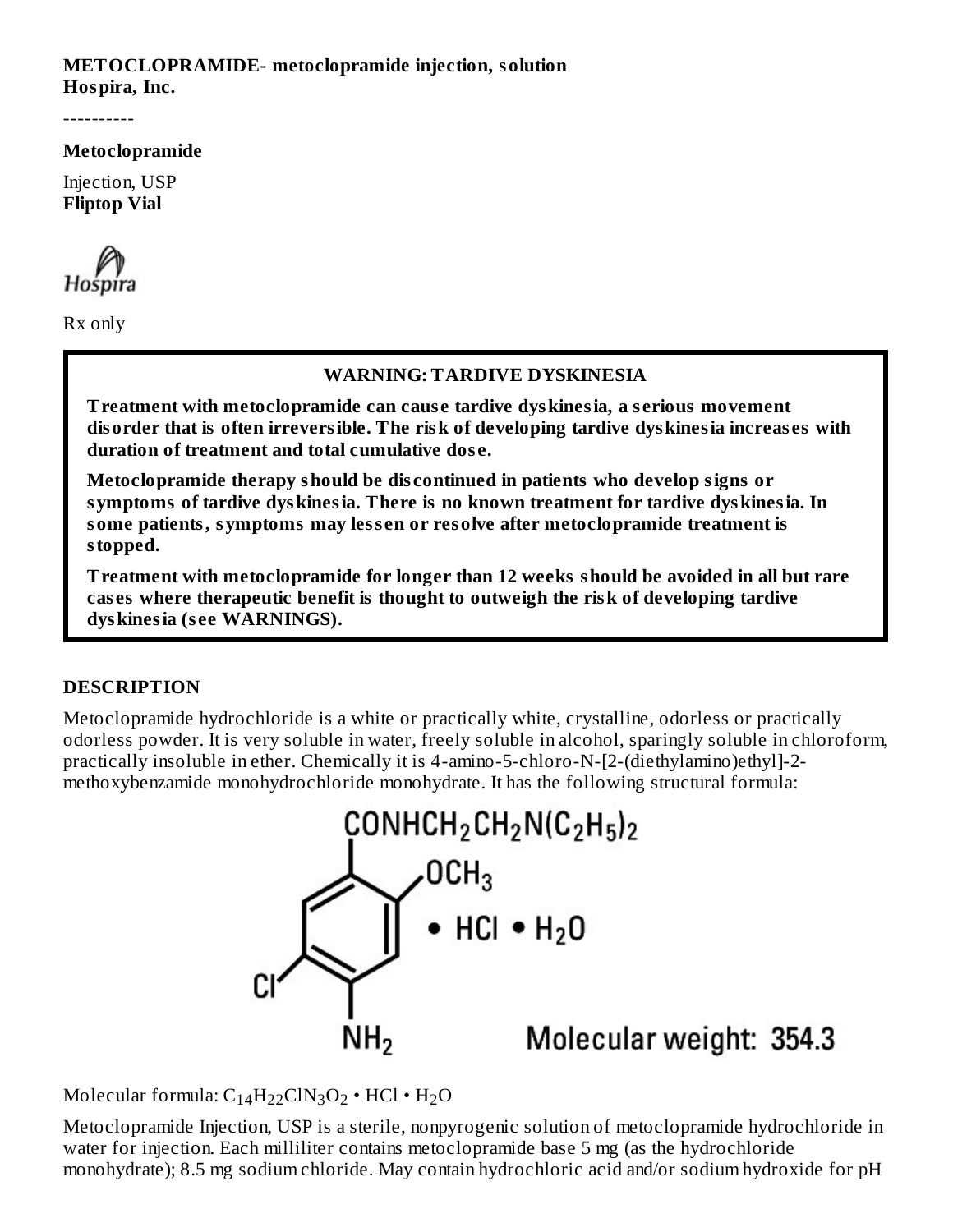adjustment; pH 4.4 (2.5 to 6.5).

The solution contains no bacteriostat, antimicrobial agent or added buffer and is intended for use only as a single-use injection. When smaller doses are required, the unused portion should be discarded.

This product is light sensitive. It should be inspected before use and discarded if either color or particulate is observed.

Metoclopramide Injection is intended for intravenous or intramuscular administration.

## **CLINICAL PHARMACOLOGY**

Metoclopramide stimulates motility of the upper gastrointestinal tract without stimulating gastric, biliary, or pancreatic secretions. Its mode of action is unclear. It seems to sensitize tissues to the action of acetylcholine. The effect of metoclopramide on motility is not dependent on intact vagal innervation, but it can be abolished by anticholinergic drugs.

Metoclopramide increases the tone and amplitude of gastric (especially antral) contractions, relaxes the pyloric sphincter and the duodenal bulb, and increases peristalsis of the duodenum and jejunum resulting in accelerated gastric emptying and intestinal transit. It increases the resting tone of the lower esophageal sphincter. It has little, if any, effect on the motility of the colon or gallbladder.

In patients with gastroesophageal reflux and low LESP (lower esophageal sphincter pressure), single oral doses of metoclopramide produce dose-related increases in LESP. Effects begin at about 5 mg and increase through 20 mg (the largest dose tested). The increase in LESP from a 5 mg dose lasts about 45 minutes and that of 20 mg lasts between 2 and 3 hours. Increased rate of stomach emptying has been observed with single oral doses of 10 mg.

The antiemetic properties of metoclopramide appear to be a result of its antagonism of central and peripheral dopamine receptors. Dopamine produces nausea and vomiting by stimulation of the medullary chemoreceptor trigger zone (CTZ), and metoclopramide blocks stimulation of the CTZ by agents like ldopa or apomorphine which are known to increase dopamine levels or to possess dopamine-like effects. Metoclopramide also abolishes the slowing of gastric emptying caused by apomorphine.

Like the phenothiazines and related drugs, which are also dopamine antagonists, metoclopramide produces sedation and may produce extrapyramidal reactions, although these are comparatively rare (see **WARNINGS**). Metoclopramide inhibits the central and peripheral effects of apomorphine, induces release of prolactin and causes a transient increase in circulating aldosterone levels, which may be associated with transient fluid retention.

The onset of pharmacological action of metoclopramide is 1 to 3 minutes following an intravenous dose, 10 to 15 minutes following intramuscular administration, and 30 to 60 minutes following an oral dose, pharmacological effects persist for 1 to 2 hours.

## **Pharmacokinetics**

Metoclopramide is rapidly and well absorbed. Relative to an intravenous dose of 20 mg, the absolute oral bioavailability of metoclopramide is  $80\% \pm 15.5\%$  as demonstrated in a crossover study of 18 subjects. Peak plasma concentrations occur at about 1 to 2 hours after a single oral dose. Similar time to peak is observed after individual doses at steady state.

In a single-use study of 12 subjects, the area under the drug concentration-time curve increases linearly with doses from 20 to 100 mg. Peak concentrations increase linearly with dose; time to peak concentrations remains the same; whole body clearance is unchanged; and the elimination rate remains the same. The average elimination half-life in individuals with normal renal function is 5 to 6 hours. Linear kinetic processes adequately describe the absorption and elimination of metoclopramide.

Approximately 85% of the radioactivity of an orally administered dose appears in the urine within 72 hours. Of the 85% eliminated in the urine, about half is present as free or conjugated metoclopramide.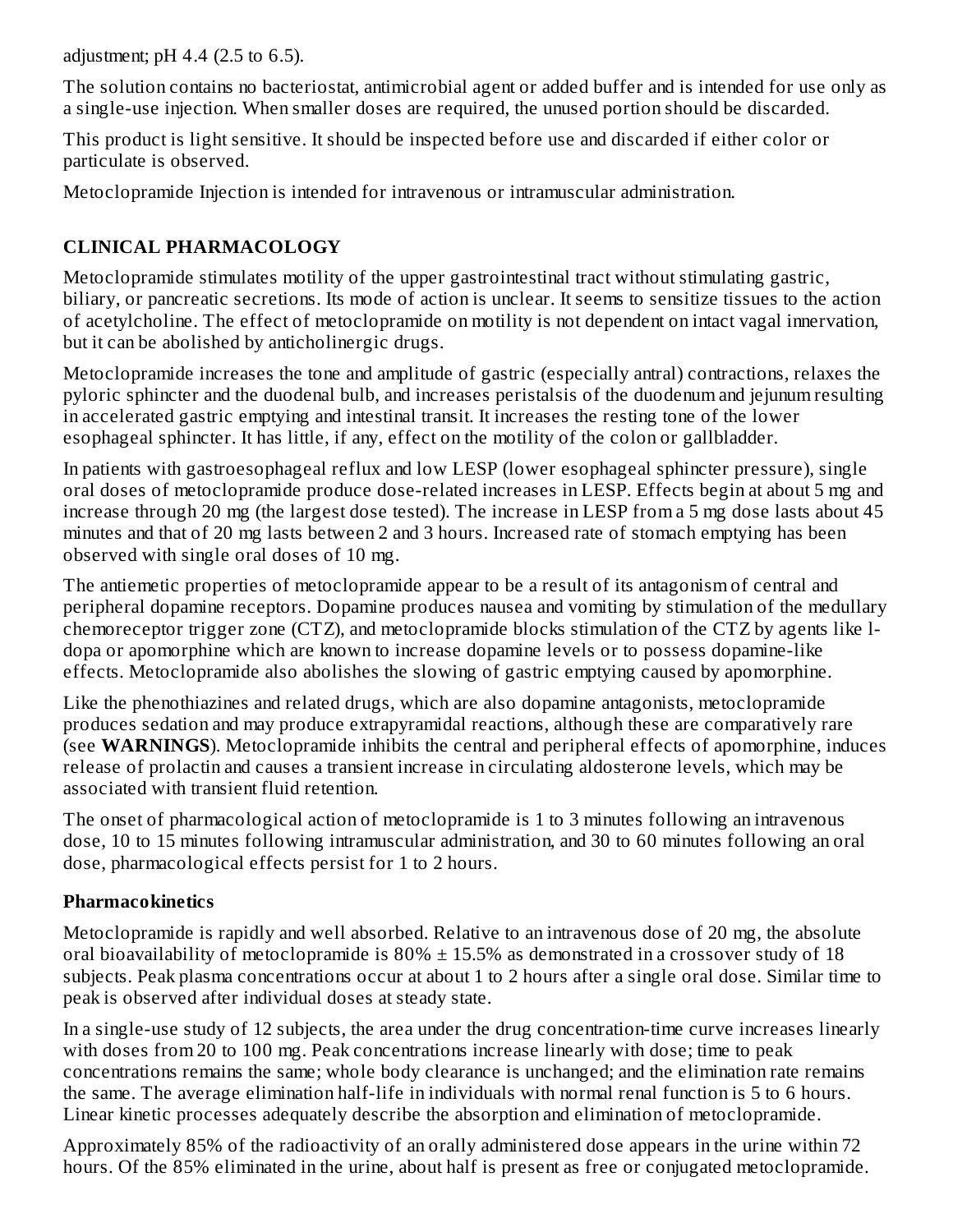The drug is not extensively bound to plasma proteins (about 30%). The whole body volume of distribution is high (about 3.5 L/kg) which suggests extensive distribution of drug to the tissues.

Renal impairment affects the clearance of metoclopramide. In a study with patients with varying degrees of renal impairment, a reduction in creatinine clearance was correlated with a reduction in plasma clearance, renal clearance, non-renal clearance, and increase in elimination half-life. The kinetics of metoclopramide in the presence of renal impairment remained linear however. The reduction in clearance as a result of renal impairment suggests that adjustment downward of maintenance dosage should be done to avoid drug accumulation.

| Parameter              | <b>Value</b>      |
|------------------------|-------------------|
| Vd(L/kg)               | $\sim$ 3.5        |
| Plasma Protein Binding | $\sim$ 30%        |
| $t_{1/2}$ (hr)         | $5$ to 6          |
| Oral Bioavailability   | $80\% \pm 15.5\%$ |

### **Adult Pharmacokinetic Data**

In pediatric patients, the pharmacodynamics of metoclopramide following oral and intravenous administration are highly variable and a concentration-effect relationship has not been established.

There are insufficient reliable data to conclude whether the pharmacokinetics of metoclopramide in adults and the pediatric population are similar. Although there are insufficient data to support the efficacy of metoclopramide in pediatric patients with symptomatic gastroesophageal reflux (GER) or cancer chemotherapy-related nausea and vomiting, its pharmacokinetics have been studied in these patient populations.

In an open-label study, six pediatric patients (age range, 3.5 weeks to 5.4 months) with GER received metoclopramide 0.15 mg/kg oral solution every 6 hours for 10 doses. The mean peak plasma concentration of metoclopramide after the tenth dose was 2-fold (56.8 mcg/L) higher compared to that observed after the first dose (29 mcg/L) indicating drug accumulation with repeated dosing. After the tenth dose, the mean time to reach peak concentrations (2.2 hrs), half-life (4.1 hrs), clearance (0.67 L/h/kg), and volume of distribution (4.4 L/kg) of metoclopramide were similar to those observed after the first dose. In the youngest patient (age, 3.5 weeks), metoclopramide half-life after the first and the tenth dose (23.1 and 10.3 hrs, respectively) was significantly longer compared to other infants due to reduced clearance. This may be attributed to immature hepatic and renal systems at birth.

Single intravenous doses of metoclopramide 0.22 to 0.46 mg/kg (mean, 0.35 mg/kg) were administered over 5 minutes to nine pediatric cancer patients receiving chemotherapy (mean age, 11.7 years; range, 7 to 14 yrs) for prophylaxis of cytotoxic-induced vomiting. The metoclopramide plasma concentrations extrapolated to time zero ranged from 65 to 395 mcg/L (mean, 152 mcg/L). The mean elimination halflife, clearance, and volume of distribution of metoclopramide were 4.4 hrs (range, 1.7 to 8.3 hrs), 0.56 L/h/kg (range, 0.12 to 1.20 L/h/kg), and 3.0 L/kg (range, 1.0 to 4.8 L/kg), respectively.

In another study, nine pediatric cancer patients (age range, 1 to 9 yrs) received 4 to 5 intravenous infusions (over 30 minutes) of metoclopramide at a dose of 2 mg/kg to control emesis. After the last dose, the peak serum concentrations of metoclopramide ranged from 1060 to 5680 mcg/L. The mean elimination half-life, clearance, and volume of distribution of metoclopramide were 4.5 hrs (range, 2.0 to 12.5 hrs), 0.37 L/h/kg (range, 0.10 to 1.24 L/h/kg), and 1.93 L/kg (range, 0.95 to 5.50 L/kg), respectively.

| Reference | Dose, Route | $\sqrt{2}$<br>∙⊥/∠<br>$({\bf hr})$ | $\sim$<br>ື<br>L/hr/kg'<br>$\mathbf{z}$ | $T$ .<br>'L/kg<br>ъ | $\mathbf{-max}$<br>(mcg/L |
|-----------|-------------|------------------------------------|-----------------------------------------|---------------------|---------------------------|
|-----------|-------------|------------------------------------|-----------------------------------------|---------------------|---------------------------|

#### **Pediatric Pharmacokinetic Studies**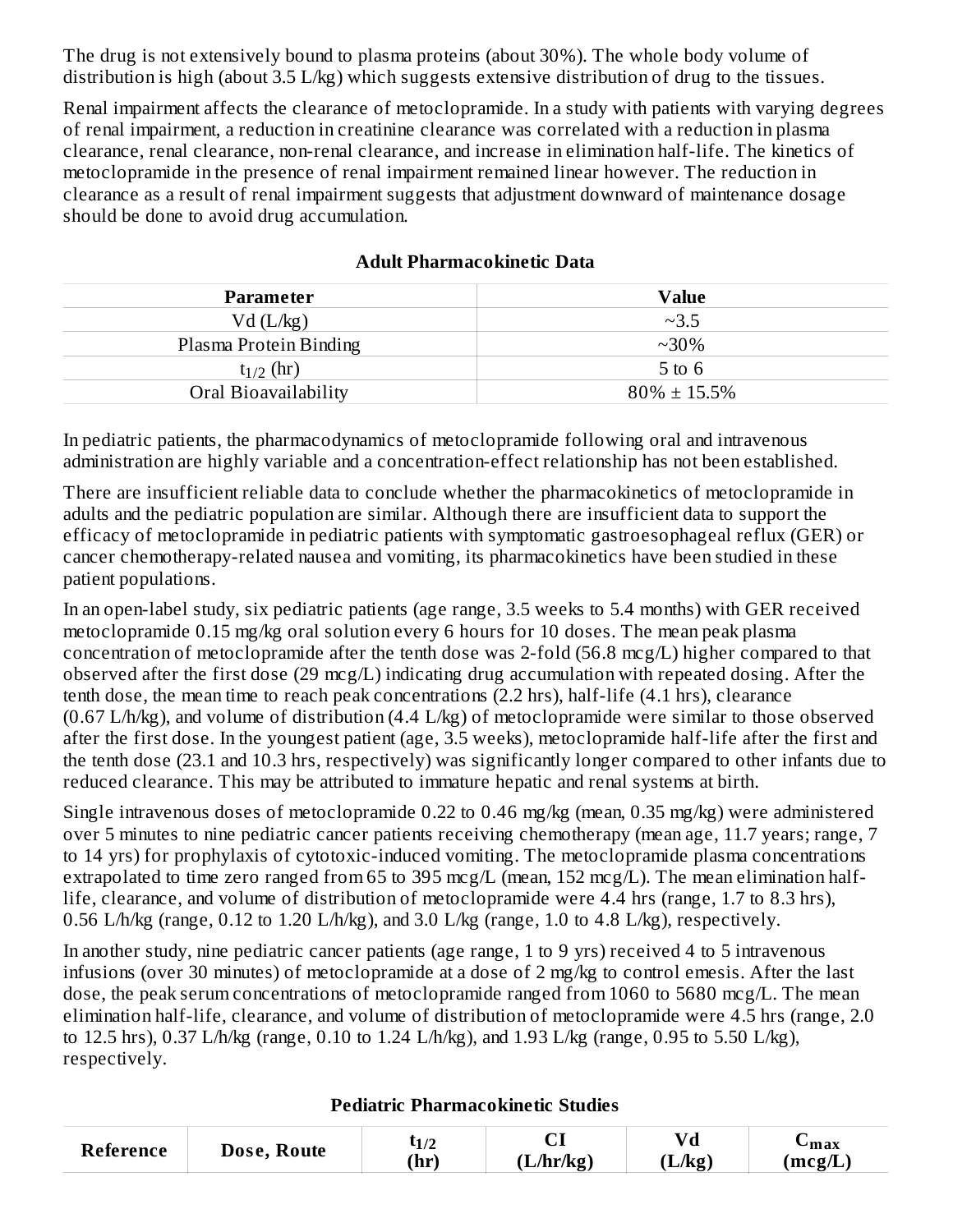|    | $0.35 \text{ mg/kg}$<br>IV over 5 min                                       | $4.4 \pm 0.56$   | $0.56 \pm 0.10$   | $3.0 \pm 0.38$<br>$(Dose/Cp^0)$ | $152 \pm 31$     |
|----|-----------------------------------------------------------------------------|------------------|-------------------|---------------------------------|------------------|
| 2. | $2 \text{ mg/kg}$<br>30 min IV infusion<br>4 to 5 times within<br>9.5 hours | 4.5 <sup>a</sup> | 0.37 <sup>a</sup> | 1.93 <sup>a</sup>               | 1060 to 5680 $a$ |

<sup>a</sup> SEM not available.

1. Bateman, DN, et al. *Br J Clin Pharmac* 15**:**557-559, 1983.

2. Ford, C. *Clin Pharmac Ther* 43:196, 1988.

### **INDICATIONS AND USAGE**

### **Diabetic Gastroparesis (Diabetic Gastric Stasis)**

Metoclopramide is indicated for the relief of symptoms associated with acute and recurrent diabetic gastric stasis.

### **The Prevention of Naus ea and Vomiting Associated with Emetogenic Cancer Chemotherapy**

Metoclopramide Injection, USP is indicated for the prophylaxis of vomiting associated with emetogenic cancer chemotherapy.

### **The Prevention of Postoperative Naus ea and Vomiting**

Metoclopramide Injection, USP is indicated for the prophylaxis of postoperative nausea and vomiting in those circumstances where nasogastric suction is undesirable.

### **Small Bowel Intubation**

Metoclopramide Injection, USP may be used to facilitate small bowel intubation in adults and pediatric patients in whom the tube does not pass the pylorus with conventional maneuvers.

### **Radiological Examination**

Metoclopramide Injection, USP may be used to stimulate gastric emptying and intestinal transit of barium in cases where delayed emptying interferes with radiological examination of the stomach and/or small intestine.

## **CONTRAINDICATIONS**

Metoclopramide should not be used whenever stimulation of gastrointestinal motility might be dangerous, e.g., in the presence of gastrointestinal hemorrhage, mechanical obstruction or perforation.

Metoclopramide is contraindicated in patients with pheochromocytoma because the drug may cause a hypertensive crisis, probably due to release of catecholamines from the tumor. Such hypertensive crises may be controlled by phentolamine.

Metoclopramide is contraindicated in patients with known sensitivity or intolerance to the drug.

Metoclopramide should not be used in epileptics or patients receiving other drugs which are likely to cause extrapyramidal reactions, since the frequency and severity of seizures or extrapyramidal reactions may be increased.

## **WARNINGS**

### **Neuroleptic Malignant Syndrome (NMS)**

There have been rare reports of an uncommon but potentially fatal symptom complex sometimes referred to as Neuroleptic Malignant Syndrome (NMS) associated with metoclopramide. Clinical manifestations of NMS include hyperthermia, muscle rigidity, altered consciousness, and evidence of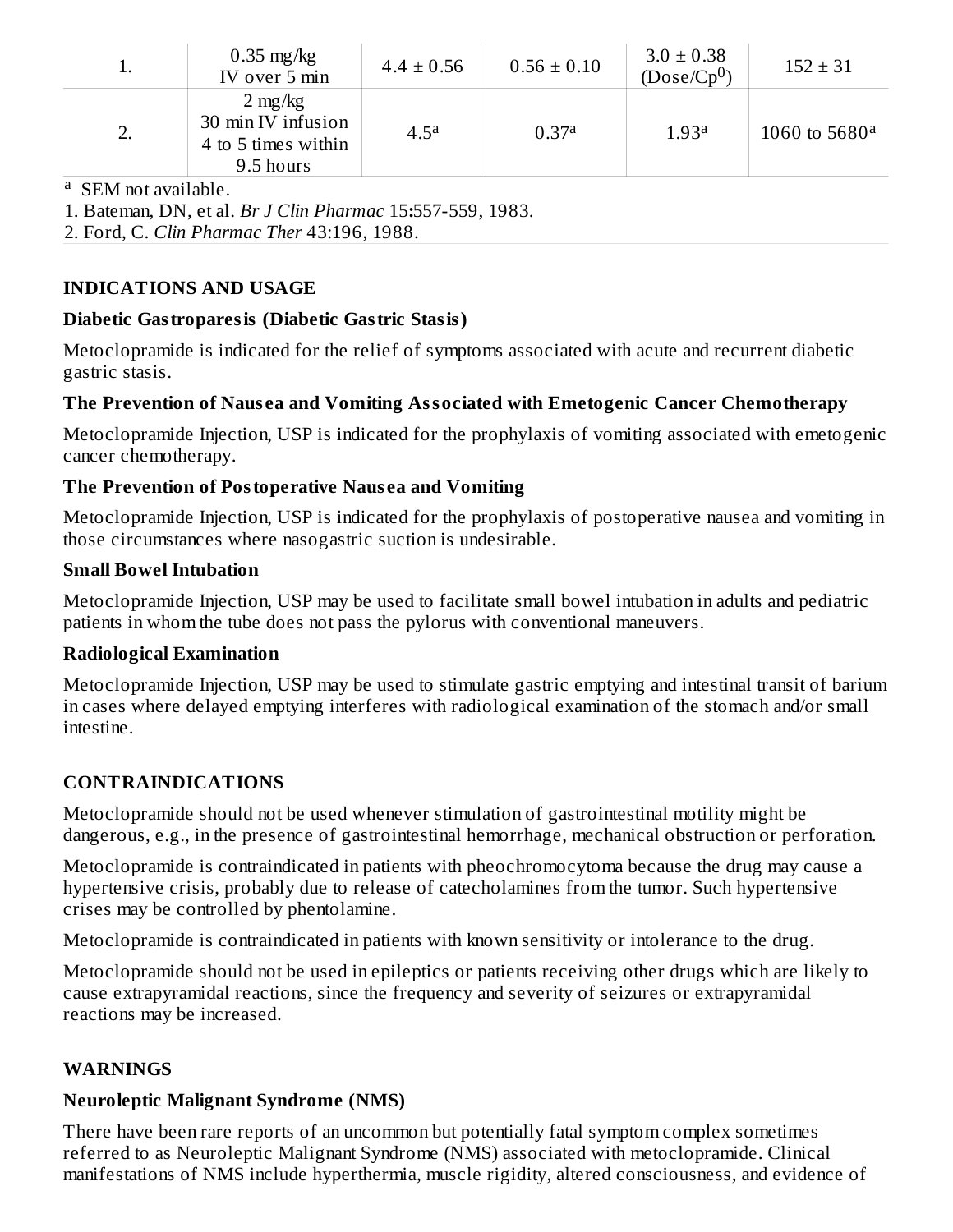autonomic instability (irregular pulse or blood pressure, tachycardia, diaphoresis and cardiac arrhythmias).

The diagnostic evaluation of patients with this syndrome is complicated. In arriving at a diagnosis, it is important to identify cases where the clinical presentation includes both serious medical illness (e.g., pneumonia, systemic infection, etc.) and untreated or inadequately treated extrapyramidal signs and symptoms (EPS). Other important considerations in the differential diagnosis include central anticholinergic toxicity, heat stroke, malignant hyperthermia, drug fever and primary central nervous system (CNS) pathology.

The management of NMS should include 1) immediate discontinuation of metoclopramide and other drugs not essential to concurrent therapy, 2) intensive symptomatic treatment and medical monitoring, and 3) treatment of any concomitant serious medical problems for which specific treatments are available. Bromocriptine and dantrolene sodium have been used in treatment of NMS, but their effectiveness have not been established (see **ADVERSE REACTIONS**).

### **Extrapyramidal Symptoms (EPS)**

## **Acute Dystonic Reactions**

Acute dystonic reactions occur in approximately 1 in 500 patients treated with the usual adult dosages of 30 to 40 mg/day of metoclopramide. These usually are seen during the first 24 to 48 hours of treatment with metoclopramide, occur more frequently in pediatric patients and adult patients less than 30 years of age and are even more frequent at the higher doses used in prophylaxis of vomiting due to cancer chemotherapy. These symptoms may include involuntary movements of limbs and facial grimacing, torticollis, oculogyric crisis, rhythmic protrusion of tongue, bulbar type of speech, trismus, or dystonic reactions resembling tetanus. Rarely, dystonic reactions may present as stridor and dyspnea, possibly due to laryngospasm. If these symptoms should occur, inject 50 mg Benadryl ® (diphenhydramine hydrochloride) intramuscularly, and they usually will subside. Cogentin® (benztropine mesylate), 1 to 2 mg intramuscularly, may also be used to reverse these reactions.

## **Tardive Dyskinesia (s ee Boxed Warnings)**

Treatment with metoclopramide can cause tardive dyskinesia (TD), a potentially irreversible and disfiguring disorder characterized by involuntary movements of the face, tongue, or extremities. The risk of tardive dyskinesia increases with the duration of treatment and the total cumulative dose. An analysis of utilization patterns showed that about 20% of patients who used metoclopramide took it longer than 12 weeks. Treatment with metoclopramide for longer than the recommended 12 weeks should be avoided in all but rare cases where therapeutic benefit is thought to outweigh the risk of developing TD.

Although the risk of developing TD in the general population may be increased among the elderly, women, and diabetics, it is not possible to predict which patients will develop metoclopramide-induced TD. Both the risk of developing TD and the likelihood that TD will become irreversible increase with duration of treatment and total cumulative dose.

Metoclopramide should be discontinued in patients who develop signs or symptoms of TD. There is no known effective treatment for established cases of TD, although in some patients, TD may remit, partially or completely, within several weeks to months after metoclopramide is withdrawn.

Metoclopramide itself may suppress, or partially suppress, the signs of TD, thereby masking the underlying disease process. The effect of this symptomatic suppression upon the long-term course of TD is unknown. Therefore, metoclopramide should not be used for the symptomatic control of TD.

## **Parkinsonian-like Symptoms**

Parkinsonian-like symptoms, including bradykinesia, tremor, cogwheel rigidity, or mask-like facies, have occurred, more commonly within the first 6 months after beginning treatment with metoclopramide, but occasionally after longer periods. These symptoms generally subside within 2 to 3 months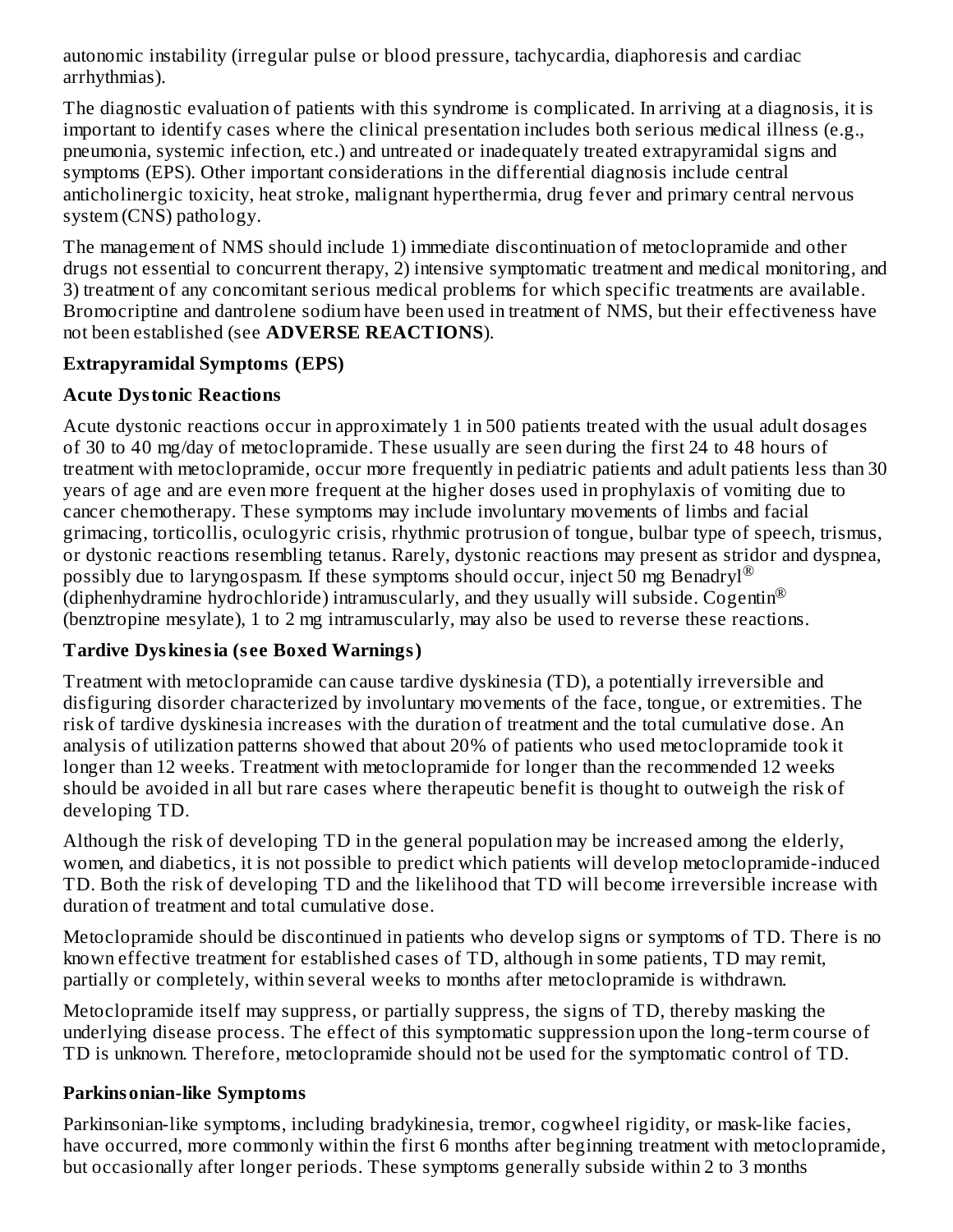following discontinuance of metoclopramide. Patients with pre-existing Parkinson's disease should be given metoclopramide cautiously, if at all, since such patients may experience exacerbation of parkinsonian symptoms when taking metoclopramide.

### **Depression**

Mental depression has occurred in patients with and without prior history of depression. Symptoms have ranged from mild to severe and have included suicidal ideation and suicide. Metoclopramide should be given to patients with a prior history of depression only if the expected benefits outweigh the potential risks.

### **PRECAUTIONS**

## **General**

In one study in hypertensive patients, intravenously administered metoclopramide was shown to release catecholamines, hence, caution should be exercised when metoclopramide is used in patients with hypertension.

Intravenous injections of undiluted metoclopramide should be made slowly allowing 1 to 2 minutes for 10 mg since a transient but intense feeling of anxiety and restlessness, followed by drowsiness, may occur with rapid administration.

Because metoclopramide produces a transient increase in plasma aldosterone, certain patients, especially those with cirrhosis or congestive heart failure, may be at risk of developing fluid retention and volume overload. If these side effects occur at any time during metoclopramide therapy, the drug should be discontinued.

Intravenous administration of Metoclopramide Injection, USP, diluted in a parenteral solution should be made slowly over a period of not less than 15 minutes.

Giving a promotility drug such as metoclopramide theoretically could put increased pressure on suture lines following a gut anastomosis or closure. This possibility should be considered and weighed when deciding whether to use metoclopramide or nasogastric suction in the prevention of postoperative nausea and vomiting.

### **Information for Patients**

A patient Medication Guide is available for metoclopramide. The prescriber or health professional should instruct patients, their families, and their caregivers to read the Medication Guide and should assist them in understanding its contents. Patients should be given the opportunity to discuss the contents of the Medication Guide and to obtain answers to any questions they may have. Refer to the accompanying Medication Guide.

Metoclopramide may impair the mental and/or physical abilities required for the performance of hazardous tasks such as operating machinery or driving a motor vehicle. The ambulatory patient should be cautioned accordingly.

## **Drug Interactions**

The effects of metoclopramide on gastrointestinal motility are antagonized by anticholinergic drugs and narcotic analgesics. Additive sedative effects can occur when metoclopramide is given with alcohol, sedatives, hypnotics, narcotics or tranquilizers.

The finding that metoclopramide releases catecholamines in patients with essential hypertension suggests that it should be used cautiously, if at all, in patients receiving monoamine oxidase inhibitors.

Absorption of drugs from the stomach may be diminished (e.g., digoxin) by metoclopramide, whereas the rate and/or extent of absorption of drugs from the small bowel may be increased (e.g., acetaminophen, tetracycline, levodopa, ethanol, cyclosporine).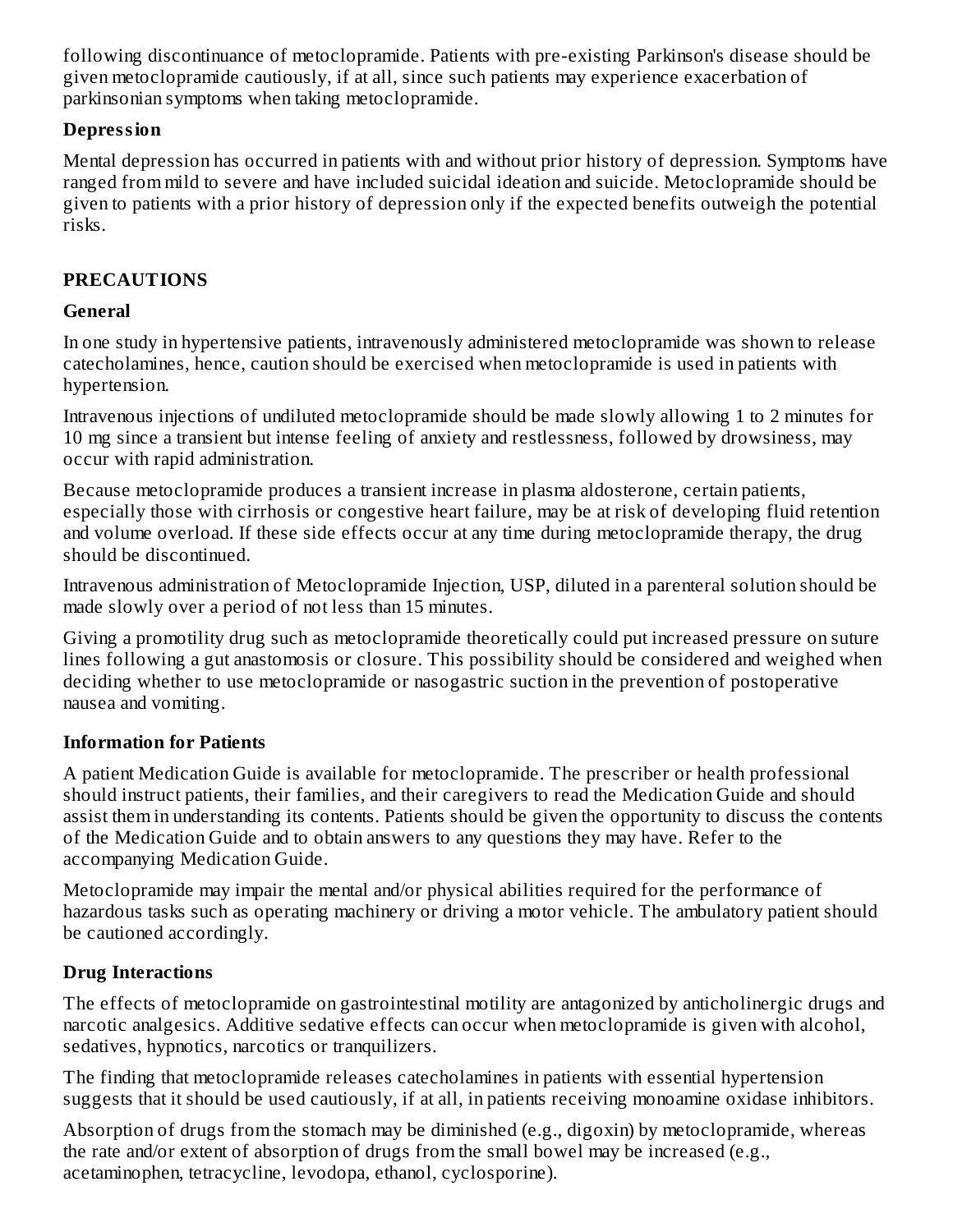Gastroparesis (gastric stasis) may be responsible for poor diabetic control in some patients. Exogenously administered insulin may begin to act before food has left the stomach and lead to hypoglycemia. Because the action of metoclopramide will influence the delivery of food to the intestines and thus the rate of absorption, insulin dosage or timing of dosage may require adjustment.

## **Carcinogenesis, Mutagenesis, Impairment of Fertility**

A 77-week study was conducted in rats with oral doses up to about 40 times the maximum recommended human daily dose. Metoclopramide elevates prolactin levels and the elevation persists during chronic administration. Tissue culture experiments indicate that approximately one-third of human breast cancers are prolactin-dependent *in vitro*, a factor of potential importance if the prescription of metoclopramide is contemplated in a patient with previously detected breast cancer. Although disturbances such as galactorrhea, amenorrhea, gynecomastia, and impotence have been reported with prolactin-elevating drugs, the clinical significance of elevated serum prolactin levels is unknown for most patients. An increase in mammary neoplasms has been found in rodents after chronic administration of prolactinstimulating neuroleptic drugs and metoclopramide. Neither clinical studies nor epidemiologic studies conducted to date, however, have shown an association between chronic administration of these drugs and mammary tumorigenesis; the available evidence is too limited to be conclusive at this time.

An Ames mutagenicity test performed on metoclopramide was negative.

## **Pregnancy**

Reproduction studies performed in rats, mice, and rabbits by the IM, IV, subcutaneous (SC), and oral routes at maximum levels ranging from 12 to 250 times the human dose have demonstrated no impairment of fertility or significant harm to the fetus due to metoclopramide. There are, however, no adequate and well-controlled studies in pregnant women. Because animal reproduction studies are not always predictive of human response, this drug should be used during pregnancy only if clearly needed.

## **Nursing Mothers**

Metoclopramide is excreted in human milk. Caution should be exercised when metoclopramide is administered to a nursing mother.

# **Pediatric Us e**

Safety and effectiveness in pediatric patients have not been established except as stated to facilitate small bowel intubation (see **OVERDOSAGE** and **DOSAGE AND ADMINISTRATION**).

Care should be exercised in administering metoclopramide to neonates since prolonged clearance may produce excessive serum concentrations (see **CLINICAL PHARMACOLOGY – Pharmacokinetics**).

In addition, neonates have reduced levels of NADH-cytochrome  $\mathbf{b}_5$  reductase which, in combination with the aforementioned pharmacokinetic factors, make neonates more susceptible to methemoglobinemia (see **OVERDOSAGE**).

The safety profile of metoclopramide in adults cannot be extrapolated to pediatric patients. Dystonias and other extrapyramidal reactions associated with metoclopramide are more common in the pediatric population than in adults (see **WARNINGS** and **ADVERSE REACTIONS – Extrapyramidal Reactions (EPS)**).

# **Geriatric Us e**

Clinical studies of metoclopramide did not include sufficient numbers of subjects aged 65 and over to determine whether elderly subjects respond differently from younger subjects.

The risk of developing parkinsonian-like side effects increases with ascending dose. Geriatric patients should receive the lowest dose of metoclopramide that is effective. If parkinsonian-like symptoms develop in a geriatric patient receiving metoclopramide, metoclopramide should generally be discontinued before initiating any specific anti-parkinsonian agents (see **WARNINGS**).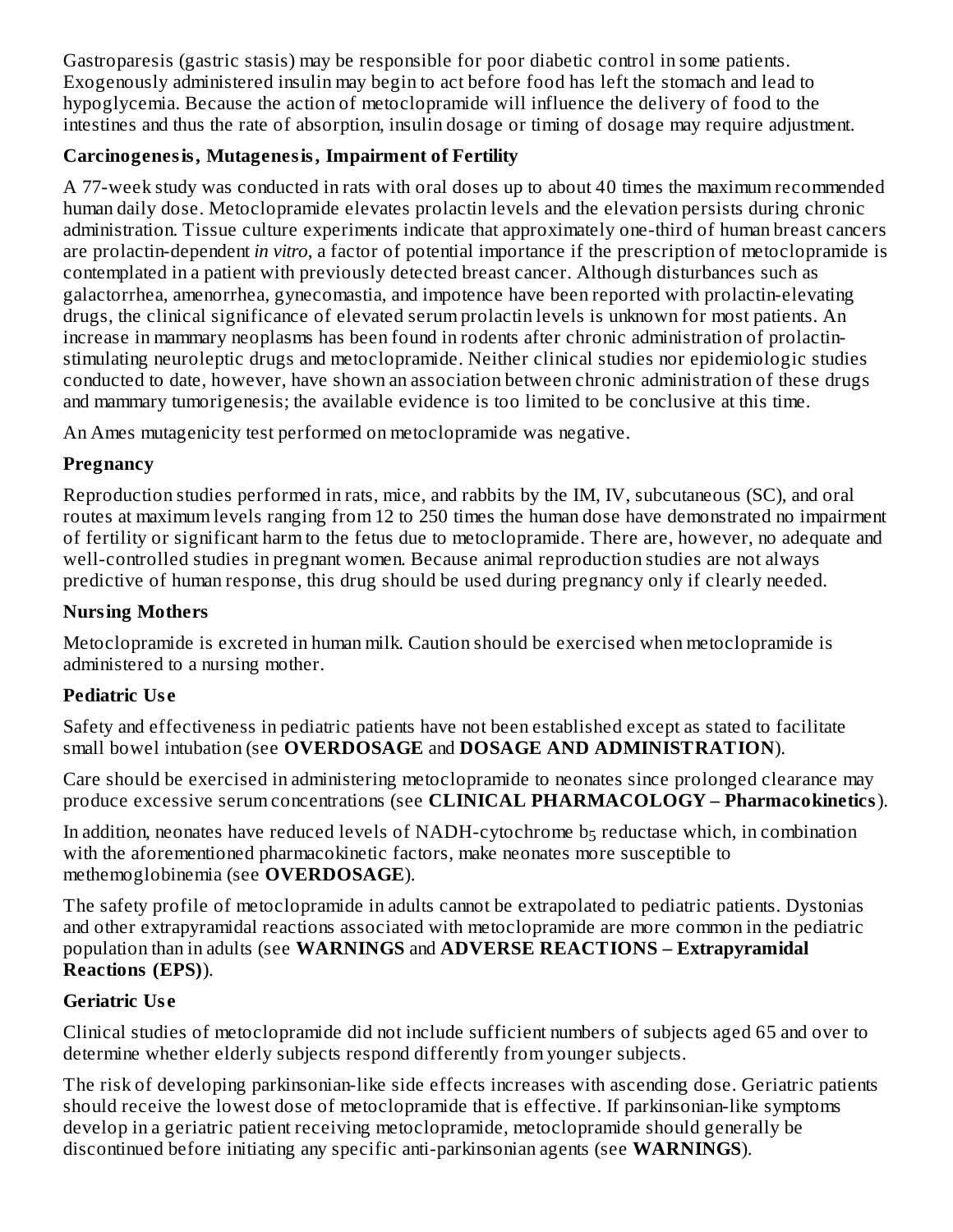The elderly may be at greater risk for tardive dyskinesia (see **WARNINGS – Tardive Dyskinesia**).

Sedation has been reported in metoclopramide users. Sedation may cause confusion and manifest as over-sedation in elderly (see **CLINICAL PHARMACOLOGY, PRECAUTIONS – Information for Patients** and **ADVERSE REACTIONS – CNS Effects**).

Metoclopramide is known to be substantially excreted by the kidney, and the risk of toxic reactions to this drug may be greater in patients with impaired renal function (see **DOSAGE AND ADMINISTRATION – Us e in Patients with Renal or Hepatic Impairment**).

For these reasons, dose selection for an elderly patient should be cautious, usually starting at the low end of the dosing range, reflecting the greater frequency of decreased renal function, concomitant disease, or other drug therapy in the elderly (see **DOSAGE AND ADMINISTRATION – Us e in Patients with Renal or Hepatic Impairment**).

### **Other Special Populations**

Patients with NADH-cytochrome  $\mathbf{b}_5$  reductase deficiency are at an increased risk of developing methemoglobinemia and/or sulfhemoglobinemia when metoclopramide is administered. In patients with G6PD deficiency who experience metoclopramide-induced methemoglobinemia, methylene blue treatment is not recommended (see **OVERDOSAGE**).

## **ADVERSE REACTIONS**

In general, the incidence of adverse reactions correlates with the dose and duration of metoclopramide administration. The following reactions have been reported, although in most instances, data do not permit an estimate of frequency.

## **CNS Effects**

Restlessness, drowsiness, fatigue and lassitude may occur in patients receiving the recommended prescribed dosage of metoclopramide injection. Insomnia, headache, confusion, dizziness, or mental depression with suicidal ideation also may occur (see **WARNINGS**). In cancer chemotherapy patients being treated with 1 to 2 mg/kg per dose, incidence of drowsiness is about 70%. There are isolated reports of convulsive seizures without a clear-cut relationship to metoclopramide. Rarely, hallucinations have been reported.

## **Extrapyramidal Reactions (EPS)**

Acute dystonic reactions, the most common type of EPS associated with metoclopramide, occur in approximately 0.2% of patients (1 in 500) treated with 30 to 40 mg of metoclopramide per day. In cancer chemotherapy patients receiving 1 to 2 mg/kg per dose, the incidence is 2% in patients over the ages of 30 to 35, and 25% or higher in pediatric patients and adult patients less than 30 years of age who have not had prophylactic administration of diphenhydramine. Symptoms include involuntary movements of limbs, facial grimacing, torticollis, oculogyric crisis, rhythmic protrusion of tongue, bulbar type of speech, trismus, opisthotonus (tetanus-like reactions) and rarely, stridor and dyspnea, possibly due to laryngospasm; ordinarily these symptoms are readily reversed by diphenhydramine (see **WARNINGS**).

Parkinsonian-like symptoms may include bradykinesia, tremor, cogwheel rigidity, mask-like facies (see **WARNINGS**).

Tardive dyskinesia most frequently is characterized by involuntary movements of the tongue, face, mouth or jaw, and sometimes by involuntary movements of the trunk and/or extremities; movements may be choreoathetotic in appearance (see **WARNINGS**).

Motor restlessness (akathisia) may consist of feelings of anxiety, agitation, jitteriness, and insomnia, as well as inability to sit still, pacing, and foot tapping. These symptoms may disappear spontaneously or respond to a reduction in dosage.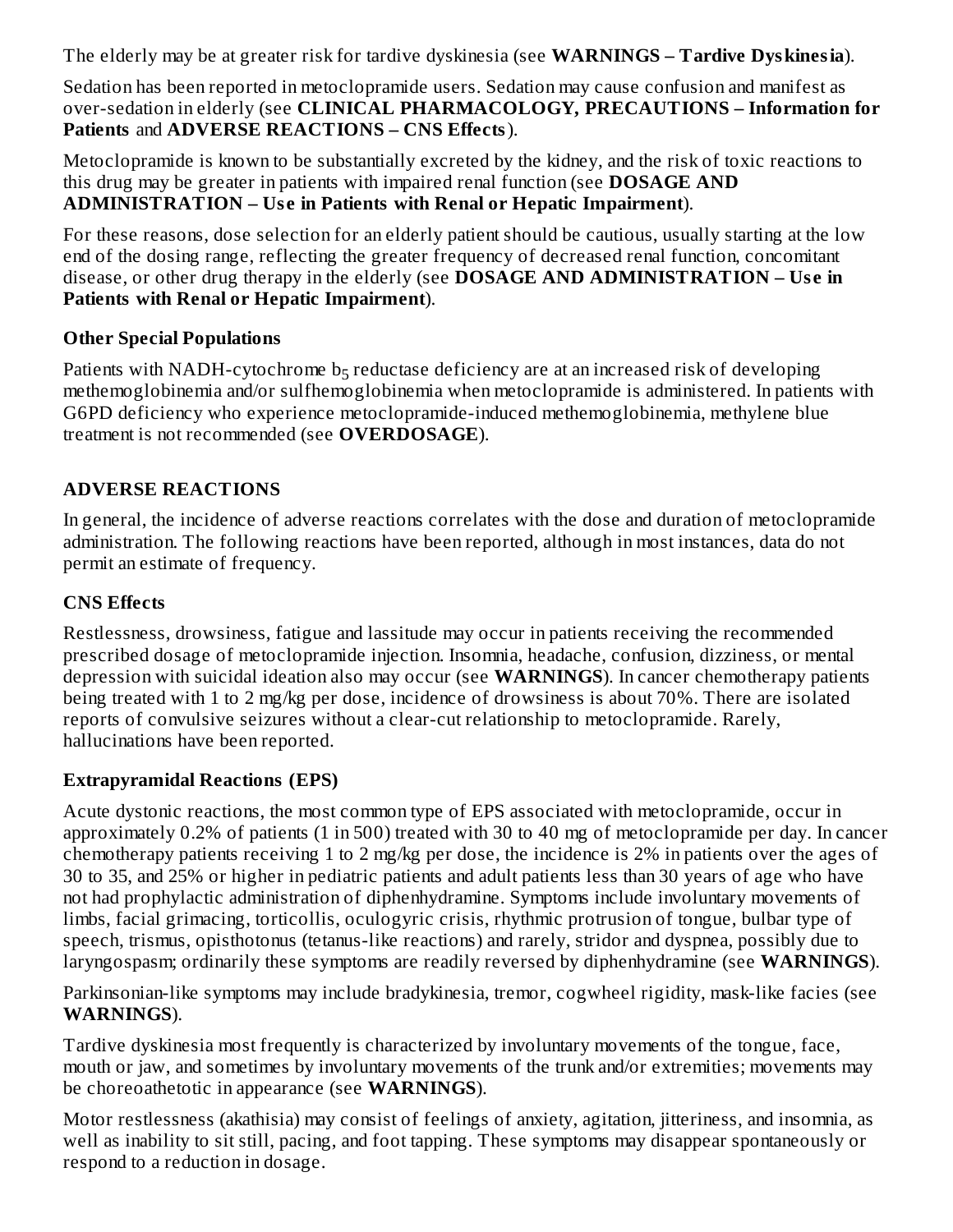### **Neuroleptic Malignant Syndrome**

Rare occurrences of neuroleptic malignant syndrome (NMS) have been reported. This potentially fatal syndrome is comprised of the symptom complex of hyperthermia, muscular rigidity, altered consciousness, and autonomic instability (see **WARNINGS**).

#### **Endocrine Disturbances**

Galactorrhea, amenorrhea, gynecomastia, impotence secondary to hyperprolactinemia (see **PRECAUTIONS**). Fluid retention secondary to transient elevation of aldosterone (see **CLINICAL PHARMACOLOGY**).

#### **Cardiovas cular**

Hypotension, hypertension, supraventricular tachycardia, bradycardia, fluid retention, acute congestive heart failure, and possible atrioventricular (AV) block (see **CONTRAINDICATIONS** and **PRECAUTIONS**).

#### **Gastrointestinal**

Nausea and bowel disturbances, primarily diarrhea.

### **Hepatic**

Rarely, cases of hepatotoxicity, characterized by such findings as jaundice and altered liver function tests, when metoclopramide was administered with other drugs with known hepatotoxic potential.

### **Renal**

Urinary frequency and incontinence.

### **Hematologic**

A few cases of neutropenia, leukopenia, or agranulocytosis, generally without a clear-cut relationship to metoclopramide. Methemoglobinemia, in adults and especially with overdosage in neonates (see **OVERDOSAGE**). Sulfhemoglobinemia in adults.

### **Allergic Reactions**

A few cases of rash, urticaria, or bronchospasm, especially in patients with a history of asthma. Rarely, angioneurotic edema, including glossal or laryngeal edema.

### **Mis cellaneous**

Visual disturbances, Porphyria.

Transient flushing of the face and upper body, without alterations in vital signs, following high doses intravenously.

### **OVERDOSAGE**

Symptoms of overdosage may include drowsiness, disorientation and extrapyramidal reactions. Anticholinergic or antiparkinson drugs or antihistamines with anticholinergic properties may be helpful in controlling the extrapyramidal reactions. Symptoms are self-limiting and usually disappear within 24 hours.

Hemodialysis removes relatively little metoclopramide, probably because of the small amount of the drug in blood relative to tissues. Similarly, continuous ambulatory peritoneal dialysis does not remove significant amounts of drug. It is unlikely that dosage would need to be adjusted to compensate for losses through dialysis. Dialysis is not likely to be an effective method of drug removal in overdose situations.

Unintentional overdose due to misadministration has been reported in infants and children with the use of metoclopramide syrup. While there was no consistent pattern to the reports associated with these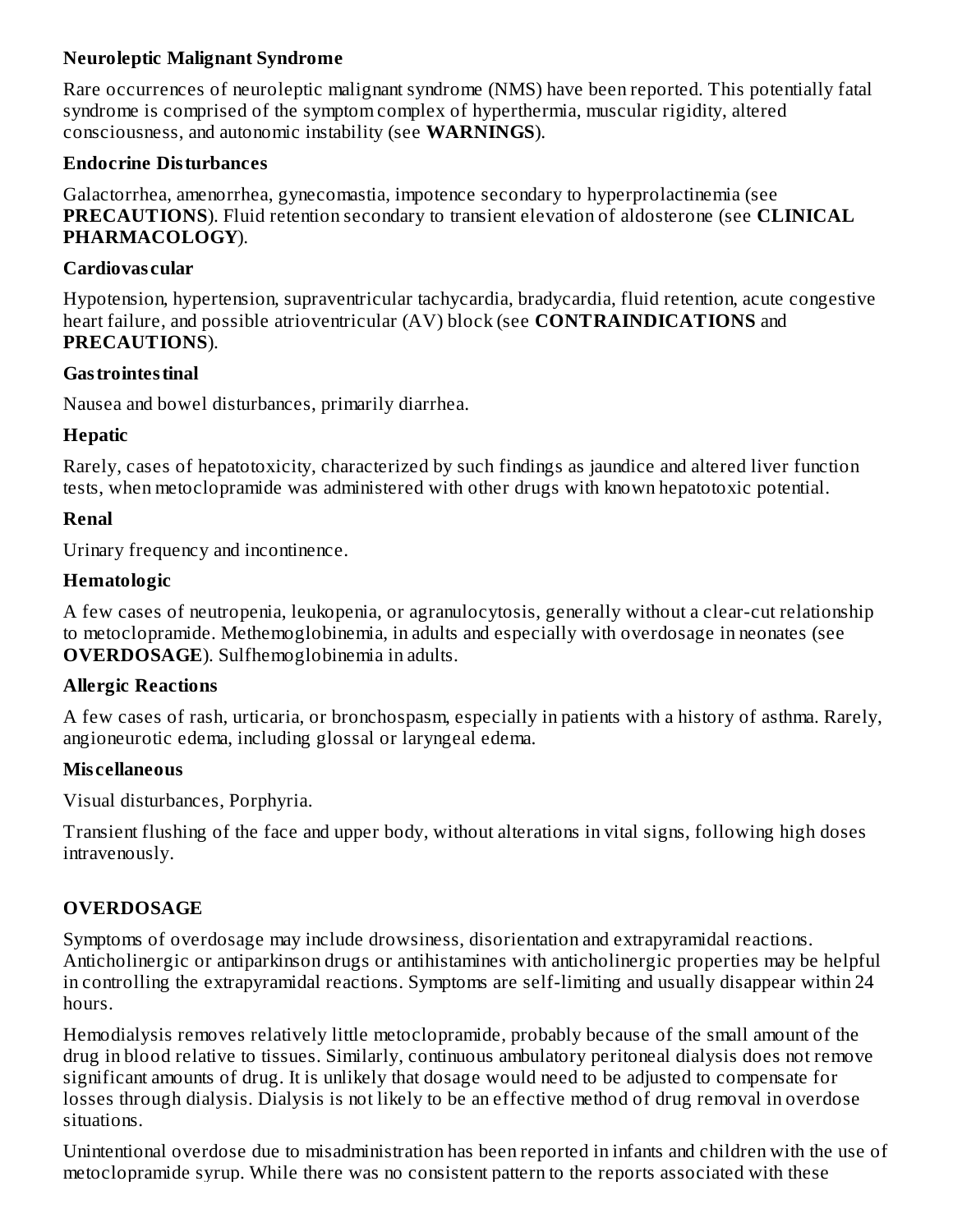overdoses, events included seizures, extrapyramidal reactions and lethargy.

Methemoglobinemia has occurred in premature and full-term neonates who were given overdoses of metoclopramide (1 to 4 mg/kg/day orally, intramuscularly or intravenously for 1 to 3 or more days). Methemoglobinemia can be reversed by the intravenous administration of methylene blue. However, methylene blue may cause hemolytic anemia in patients with G6PD deficiency, which may be fatal (see **PRECAUTIONS** – **Other Special Populations**).

## **DOSAGE AND ADMINISTRATION**

## **For the Relief of Symptoms Associated with Diabetic Gastroparesis (Diabetic Gastric Stasis)**

If only the earliest manifestations of diabetic gastric stasis are present, oral administration of metoclopramide may be initiated. However, if severe symptoms are present, therapy should begin with metoclopramide injection (IM or IV). Doses of 10 mg may be administered slowly by the intravenous route over a 1 to 2 minute period.

Administration of Metoclopramide Injection, USP up to 10 days may be required before symptoms subside, at which time oral administration of metoclopramide may be instituted. The physician should make a thorough assessment of the risks and benefits prior to prescribing further metoclopramide treatment.

## **For the Prevention of Naus ea and Vomiting Associated with Emetogenic Cancer Chemotherapy**

Intravenous infusions should be made slowly over a period of not less than 15 minutes, 30 minutes before beginning cancer chemotherapy and repeated every 2 hours for two doses, then every 3 hours for three doses.

The initial two doses should be 2 mg/kg if highly emetogenic drugs such as cisplatin or dacarbazine are used alone or in combination. For less emetogenic regimens, 1 mg/kg per dose may be adequate.

For doses in excess of 10 mg, Metoclopramide Injection, USP should be diluted in 50 mL of a parenteral solution.

The preferred parenteral solution is Sodium Chloride Injection (normal saline), which when combined with Metoclopramide Injection, USP, can be stored frozen for up to 4 weeks. Metoclopramide Injection, USP is degraded when admixed and frozen with Dextrose-5% in Water. Metoclopramide Injection, USP diluted in Sodium Chloride Injection, Dextrose-5% in Water, Dextrose-5% in 0.45% Sodium Chloride, Ringer's Injection, or Lactated Ringer's Injection may be stored up to 48 hours (without freezing) after preparation if protected from light. All dilutions may be stored unprotected from light under normal light conditions up to 24 hours after preparation.

If acute dystonic reactions should occur, inject 50 mg Benadryl $^{\circledR}$  (diphenhydramine hydrochloride) intramuscularly, and the symptoms usually will subside.

## **For the Prevention of Postoperative Naus ea and Vomiting**

Metoclopramide Injection, USP should be given intramuscularly near the end of surgery. The usual adult dose is 10 mg; however, doses of 20 mg may be used.

## **To Facilitate Small Bowel Intubation**

If the tube has not passed the pylorus with conventional maneuvers in 10 minutes, a single dose (undiluted) may be administered slowly by the intravenous route over a 1 to 2 minute period.

The recommended single use is: Pediatric patients above 14 years of age and adults  $-10$  mg metoclopramide base. Pediatric patients (6 to 14 years of age) – 2.5 to 5 mg metoclopramide base; (under 6 years of age)  $-0.1$  mg/kg metoclopramide base.

## **To Aid in Radiological Examinations**

In patients where delayed gastric emptying interferes with radiological examination of the stomach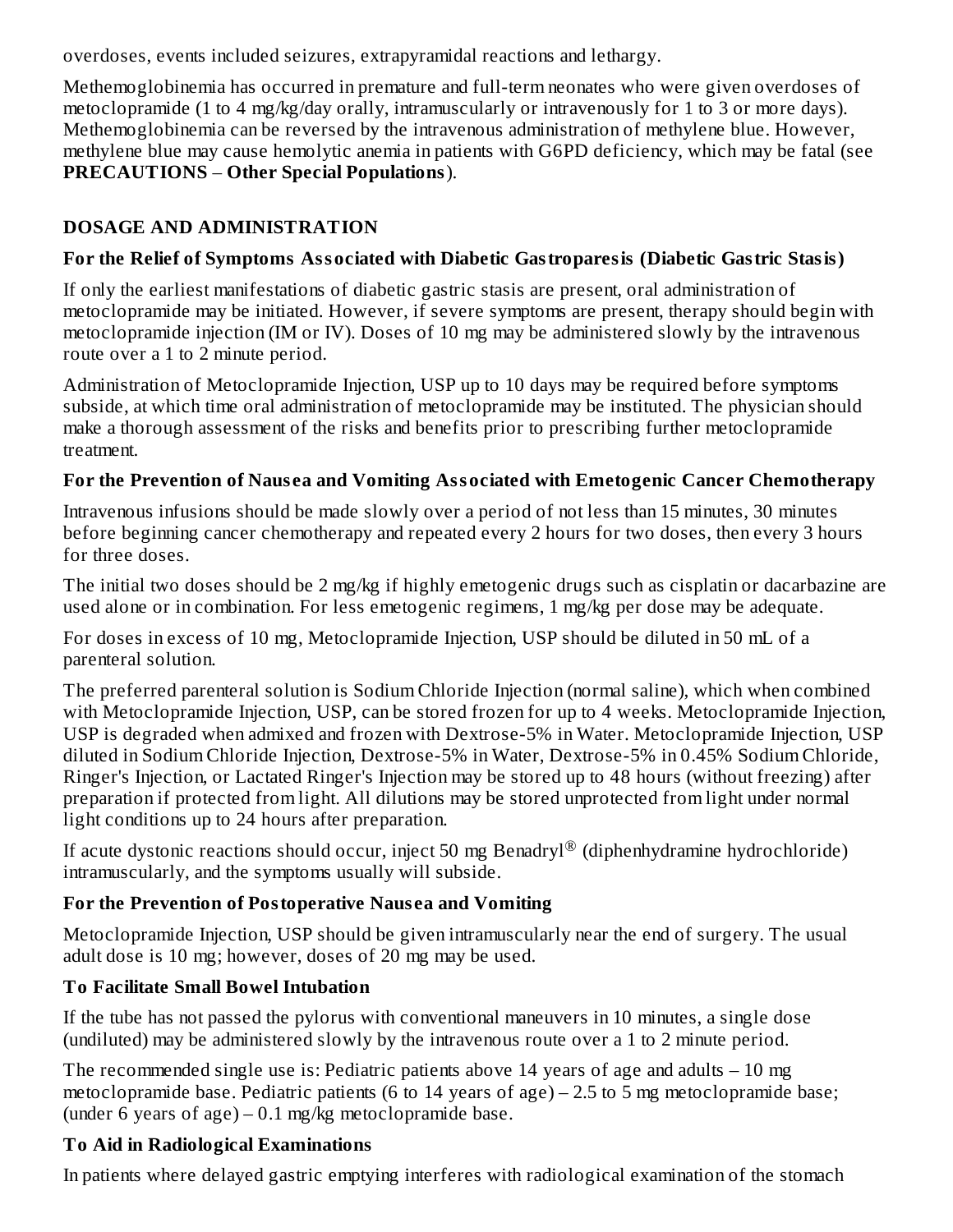and/or small intestine, a single use may be administered slowly by the intravenous route over a 1 to 2 minute period.

For dosage, see intubation, above.

## **Us e in Patients with Renal or Hepatic Impairment**

Since metoclopramide is excreted principally through the kidneys, in those patients whose creatinine clearance is below 40 mL/min, therapy should be initiated at approximately one-half the recommended dosage. Depending upon clinical efficacy and safety considerations, the dosage may be increased or decreased as appropriate.

See **OVERDOSAGE** section for information regarding dialysis.

Metoclopramide undergoes minimal hepatic metabolism, except for simple conjugation. Its safe use has been described in patients with advanced liver disease whose renal function was normal.

**NOTE:** Parenteral drug products should be inspected visually for particulate matter and discoloration prior to administration whenever solution and container permit.

## **ADMIXTURE COMPATIBILITIES**

Metoclopramide Injection, USP is compatible for mixing and injection with the following dosage forms to the extent indicated below:

## **Physically and Chemically Compatible Up to 48 Hours**

Cimetidine Hydrochloride (SK&F), Mannitol, USP (Hospira), Potassium Acetate, USP (Invenex), Potassium Phosphate, USP (Invenex).

## **Physically Compatible Up to 48 Hours**

Ascorbic Acid, USP (Hospira), Benztropine Mesylate, USP (MS&D), Cytarabine, USP (Upjohn), Dexamethasone Sodium Phosphate, USP (ESI, MS&D), Diphenhydramine Hydrochloride, USP (Parke-Davis), Doxorubicin Hydrochloride, USP (Adria), Heparin Sodium, USP (ESI), Hydrocortisone Sodium Phosphate (MS&D), Lidocaine Hydrochloride, USP (ESI), Multi-Vitamin Infusion (must be refrigerated-USV), Vitamin B Complex with Ascorbic Acid (Roche).

## **Physically Compatible Up to 24 Hours (***Do not use if precipitation occurs***)**

Clindamycin Phosphate, USP (Upjohn), Cyclophosphamide, USP (Mead-Johnson), Insulin, USP (Lilly).

### **Conditionally Compatible (***Use within one hour after mixing or may be infused directly into the same running IV line***)**

Ampicillin Sodium, USP (Bristol), Cisplatin (Bristol), Erythromycin Lactobionate, USP (Hospira), Methotrexate Sodium, USP (Lederle), Penicillin G Potassium, USP (Squibb), Tetracycline Hydrochloride, USP (Lederle).

## **Incompatible (***Do Not Mix***)**

Cephalothin Sodium, USP (Lilly), Chloramphenicol Sodium, USP (Parke-Davis), Sodium Bicarbonate, USP (Hospira).

## **HOW SUPPLIED**

## **PRESERVATIVE FREE.**

Metoclopramide Injection, USP, 5 mg/mL metoclopramide base (present as the hydrochloride monohydrate) is supplied in the following: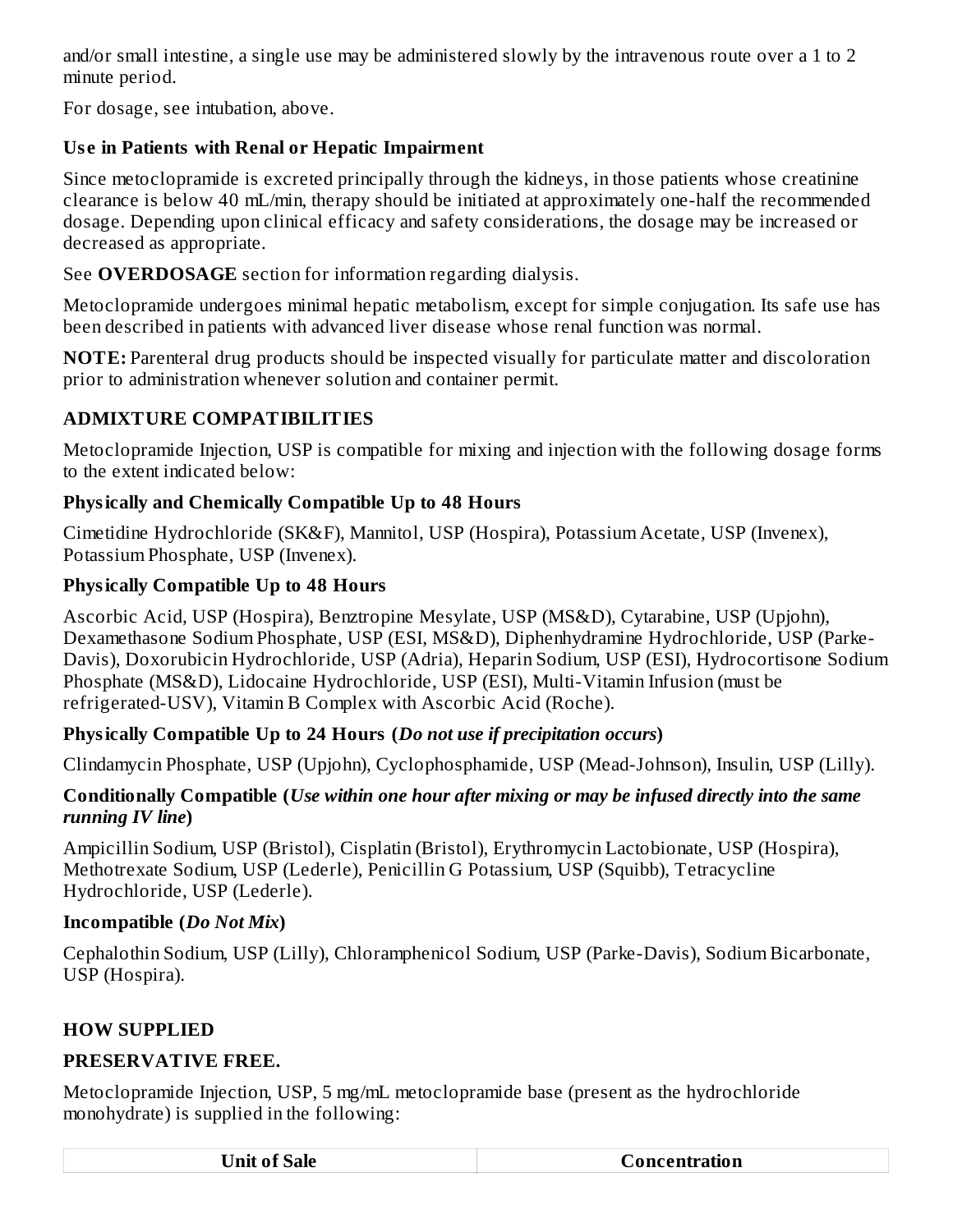Store at 20 to 25°C (68 to 77°F). [See USP Controlled Room Temperature.]

Protect from light by retaining in package until time of use.

This product is light sensitive. It should be inspected before use and discarded if either color or particulate is observed.

Do not store open single-use vials for later use, as they contain no preservative. Discard unused portion.

Benadryl $^{\circledR}$  is a registered trademark of Warner-Lambert Company.

Cogentin $^{\circledR}$  is a registered trademark of Merck & Co., Inc.

Distributed by Hospira, Inc., Lake Forest, IL 60045 USA

Hospira

LAB-1290-1.0 Revised: 5/2018

# **MEDICATION GUIDE**

## **Metoclopramide Injection, USP**

You or your caregiver should read the Medication Guide before you start receiving metoclopramide injection and before you get another dose of metoclopramide injection. There may be new information. If you take another product that contains metoclopramide (such as metoclopramide tablets, metoclopramide orally disintegrating tablets, or metoclopramide oral solution), you should read the Medication Guide that comes with that product. Some of the information may be different. This Medication Guide does not take the place of talking to your doctor about your medical condition or your treatment.

## **What is the most important information I should know about metoclopramide?**

Metoclopramide can cause serious side effects, including:

**Abnormal mus cle movements** called tardive dyskinesia (TD). These movements happen mostly in the face muscles. You can not control these movements. They may not go away even after stopping metoclopramide. There is no treatment for TD, but symptoms may lessen or go away over time after you stop taking metoclopramide.

Your chances for getting TD go up:

- the longer you take metoclopramide and the more metoclopramide you take. You should not take metoclopramide for more than 12 weeks.
- if you are older, especially if you are a woman
- if you have diabetes

It is not possible for your doctor to know if **you** will get TD if you take metoclopramide.

Call your doctor right away if you get movements you can not stop or control, such as: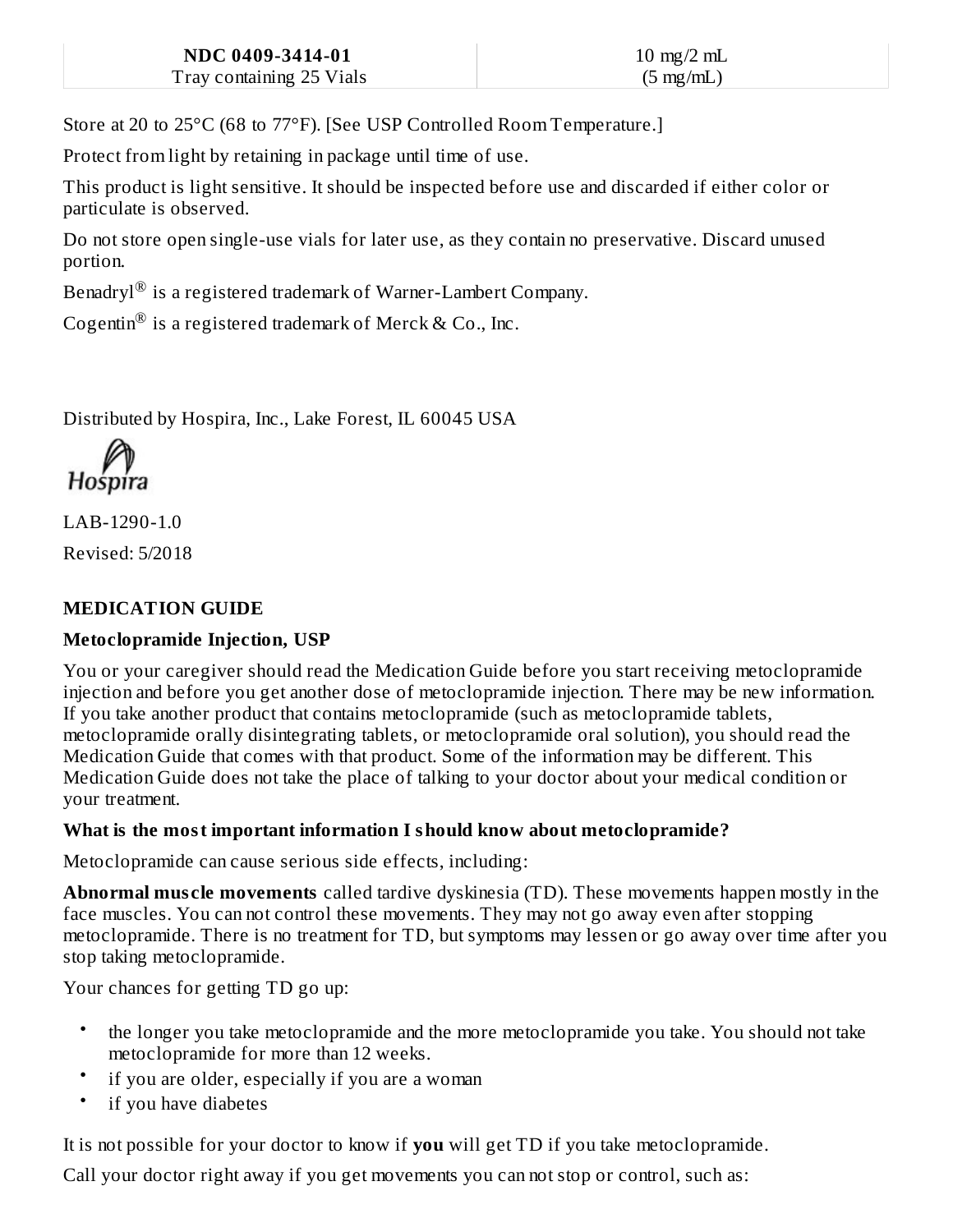- lip smacking, chewing, or puckering up your mouth
- frowning or scowling
- sticking out your tongue
- blinking and moving your eyes
- shaking of your arms and legs

See the section "**What are the possible side effects of metoclopramide?**" for more information about side effects.

### **What is metoclopramide?**

Metoclopramide is a prescription medicine used to:

- relieve symptoms of slow stomach emptying in people with diabetes
- prevent nausea and vomiting that can happen with cancer chemotherapy
- prevent nausea and vomiting that may happen after surgery, if your doctor decides that you should not be treated with a stomach tube and suction
- help make it easier to insert a tube into the small intestine in both adults and children, if the tube does not pass into the stomach normally.
- to help empty stomach contents or to help barium move through your intestine, when you get an Xray examination of the stomach or small intestine. It is not known if metoclopramide is safe and works in children except when used to help insert a tube into the small intestine.

### **Who should not receive metoclopramide?**

Do not receive metoclopramide if you:

- have stomach or intestine problems that could get worse with metoclopramide, such as bleeding, blockage or a tear in your stomach or bowel wall
- have an adrenal gland tumor called pheochromocytoma
- are allergic to metoclopramide or anything in it. See the end of this Medication Guide for a list of ingredients in metoclopramide.
- take medicines that can cause uncontrolled movements, such as medicines for mental illness
- have seizures

## **What should I tell my doctor before receiving metoclopramide?**

### **Tell your doctor about all of your medical conditions,** including if you have:

- depression
- Parkinson's disease
- high blood pressure
- kidney problems. Your doctor may start with a lower dose.
- liver problems or heart failure. Metoclopramide may cause your body to hold fluids.
- diabetes. Your dose of insulin may need to be changed.
- breast cancer
- you are pregnant or plan to become pregnant. It is not known if metoclopramide will harm your unborn child.
- you are breastfeeding. Metoclopramide is passed into human milk and may harm your baby. Talk with your doctor about the best way to feed your baby if you take metoclopramide.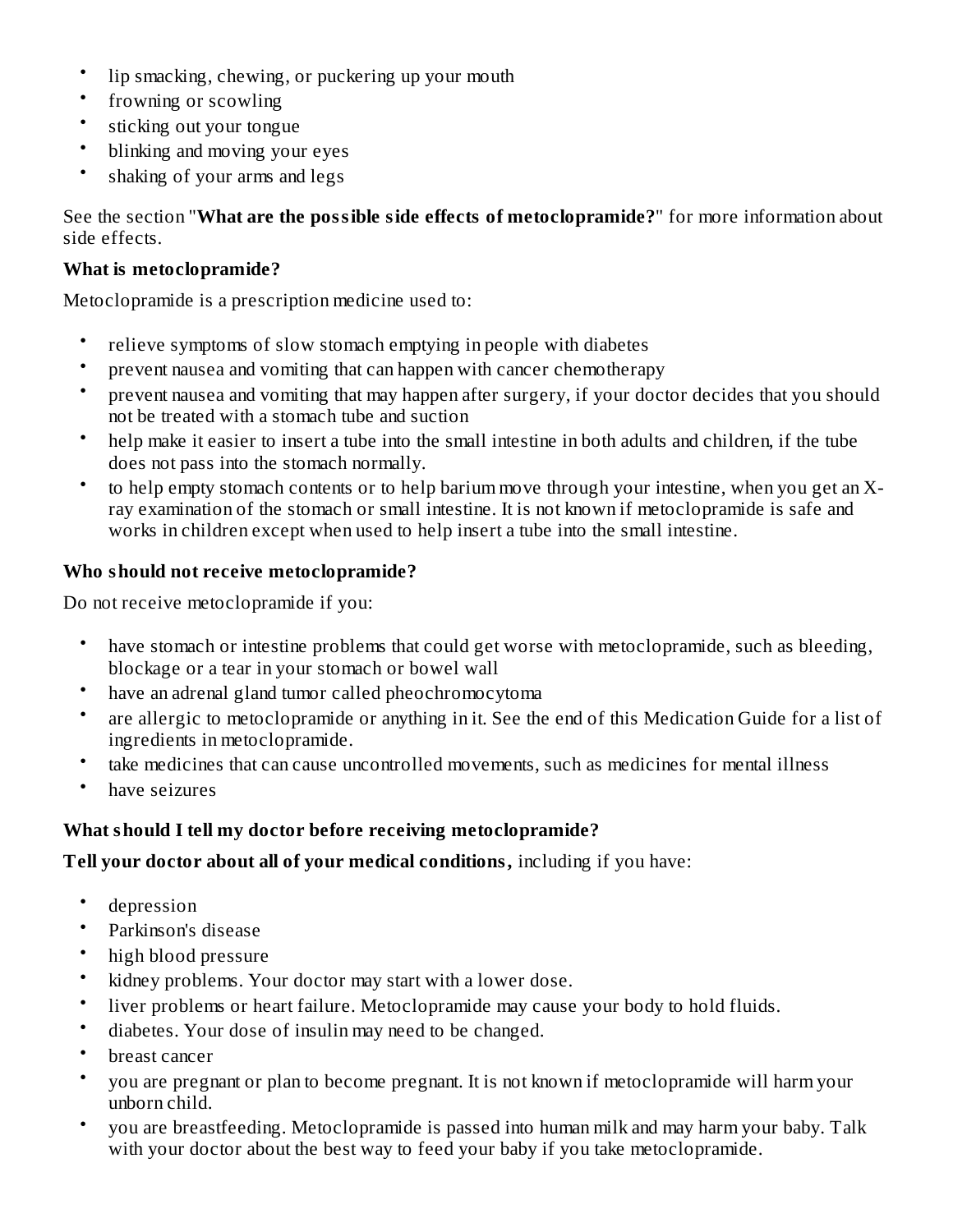**Tell your doctor about all the medicines you take, including pres cription and non-pres cription medicines, vitamins and herbal supplements.** Metoclopramide and some other medicines can affect each other and may not work as well, or cause possible side effects. Do not start any new medicines while receiving metoclopramide until you talk with your doctor.

## **Especially tell your doctor if you take:**

- another medicine that contains metoclopramide, such as metoclopramide tablets, metoclopramide orally disintegrating tablets, or metoclopramide oral solution
- a blood pressure medicine
- a medicine for depression, especially a Monoamine Oxidase Inhibitor (MAOI)
- insulin
- a medicine that can make you sleepy, such as anti-anxiety medicine, sleep medicines, and narcotics.

If you are not sure if your medicine is one listed above, ask your doctor or pharmacist. Know the medicines you take. Keep a list of them and show it to your doctor and pharmacist when you get a new medicine.

### **How will I receive metoclopramide?**

- Metoclopramide will be given to you by intravenous (IV) infusion into your vein or by intramuscular (IM) injection into a large muscle. Where and how you receive your metoclopramide injection (IV or IM) will depend on why you are receiving it.
- Certain side effects can happen if metoclopramide is given too fast. See the section "**What are the possible side effects of metoclopramide?**"
- You should not take or receive metoclopramide for more than 12 weeks.

## **What should I avoid while receiving metoclopramide?**

- Do not drink alcohol while receiving metoclopramide. Alcohol may make some side effects of metoclopramide worse, such as feeling sleepy.
- Do not drive, work with machines, or do dangerous tasks until you know how metoclopramide affects you. Metoclopramide may cause sleepiness.

## **What are the possible side effects of metoclopramide?**

## **Metoclopramide can caus e s erious side effects, including:**

- **Abnormal mus cle movements.** See the section "**What is the most important information I should know about metoclopramide?**"
- **Uncontrolled spasms of your face and neck mus cles, or mus cles of your body, arms, and legs (dystonia).** These muscle spasms can cause abnormal movements and body positions. These spasms usually start within the first 2 days of treatment. These spasms happen more often in children and adults under age 30.
- **Depression, thoughts about suicide, and suicide.** Some people who take metoclopramide become depressed. You may have thoughts about hurting or killing yourself. Some people who take metoclopramide have ended their own lives (suicide).
- **Neuroleptic Malignant Syndrome (NMS).** NMS is a very rare but very serious condition that can happen with metoclopramide. NMS can cause death and must be treated in a hospital. Symptoms of NMS include: high fever, stiff muscles, problems thinking, very fast or uneven heartbeat, and increased sweating.
- **Parkinsonism.** Symptoms include slight shaking, body stiffness, trouble moving or keeping your balance. If you already have Parkinson's disease, your symptoms may become worse while you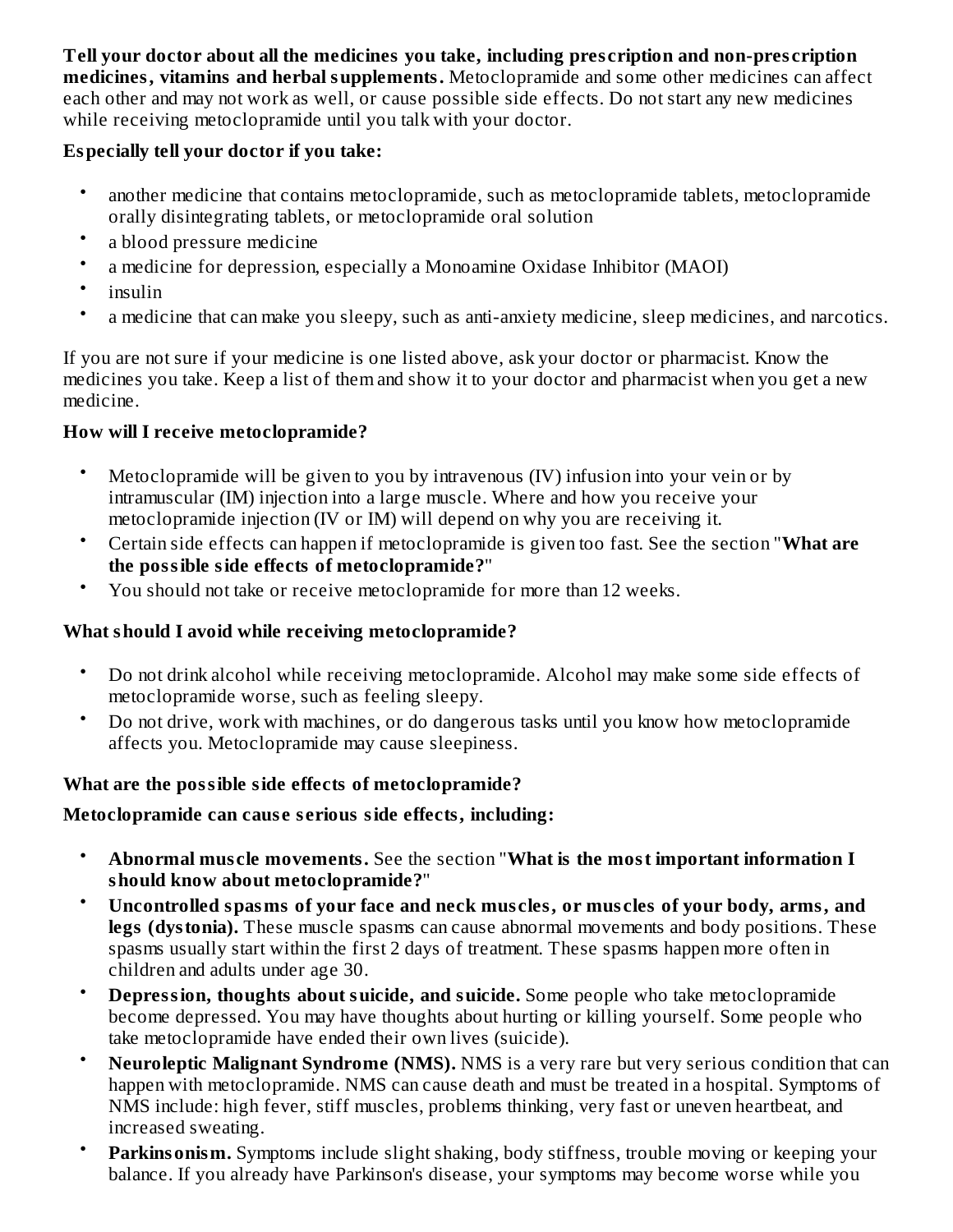are receiving metoclopramide.

### **Call your doctor and get medical help right away if you:**

- feel depressed or have thoughts about hurting or killing yourself
- have high fever, stiff muscles, problems thinking, very fast or uneven heartbeat, and increased sweating
- have muscle movements you can not stop or control
- have muscle movements that are new or unusual

### **Common side effects of metoclopramide include:**

- feeling restless, sleepy, tired, dizzy, or exhausted
- headache
- confusion
- trouble sleeping

**Infusion related side effects can happen if metoclopramide is given too fast.** You may feel very anxious and restless for a short time, and then become sleepy while you are receiving a dose of metoclopramide. Tell your doctor or nurse right away if this happens.

You may have more side effects the longer you take metoclopramide and the more metoclopramide you take.

Tell your doctor about any side effects that bother you or do not go away. These are not all the possible side effects of metoclopramide.

Call your doctor for medical advice about side effects. You may report side effects to FDA at 1-800- FDA-1088.

## **General information about metoclopramide**

Medicines are sometimes prescribed for purposes other than those listed in a Medication Guide.

This Medication Guide summarizes the most important information about metoclopramide. If you would like more information about metoclopramide, talk with your doctor. You can ask your doctor or pharmacist for information about metoclopramide that is written for healthcare professionals. For more information go to www.hospira.com or call 1-800-615-0187.

## **What are the ingredients in metoclopramide?**

**Active ingredient:** metoclopramide

**Inactive ingredients**: sodium chloride, water, hydrochloric acid or sodium hydroxide

This Medication Guide has been approved by the U.S. Food and Drug Administration.

Distributed by Hospira, Inc., Lake Forest, IL 60045 USA



LAB-1291-1.0 Revised: 4/2018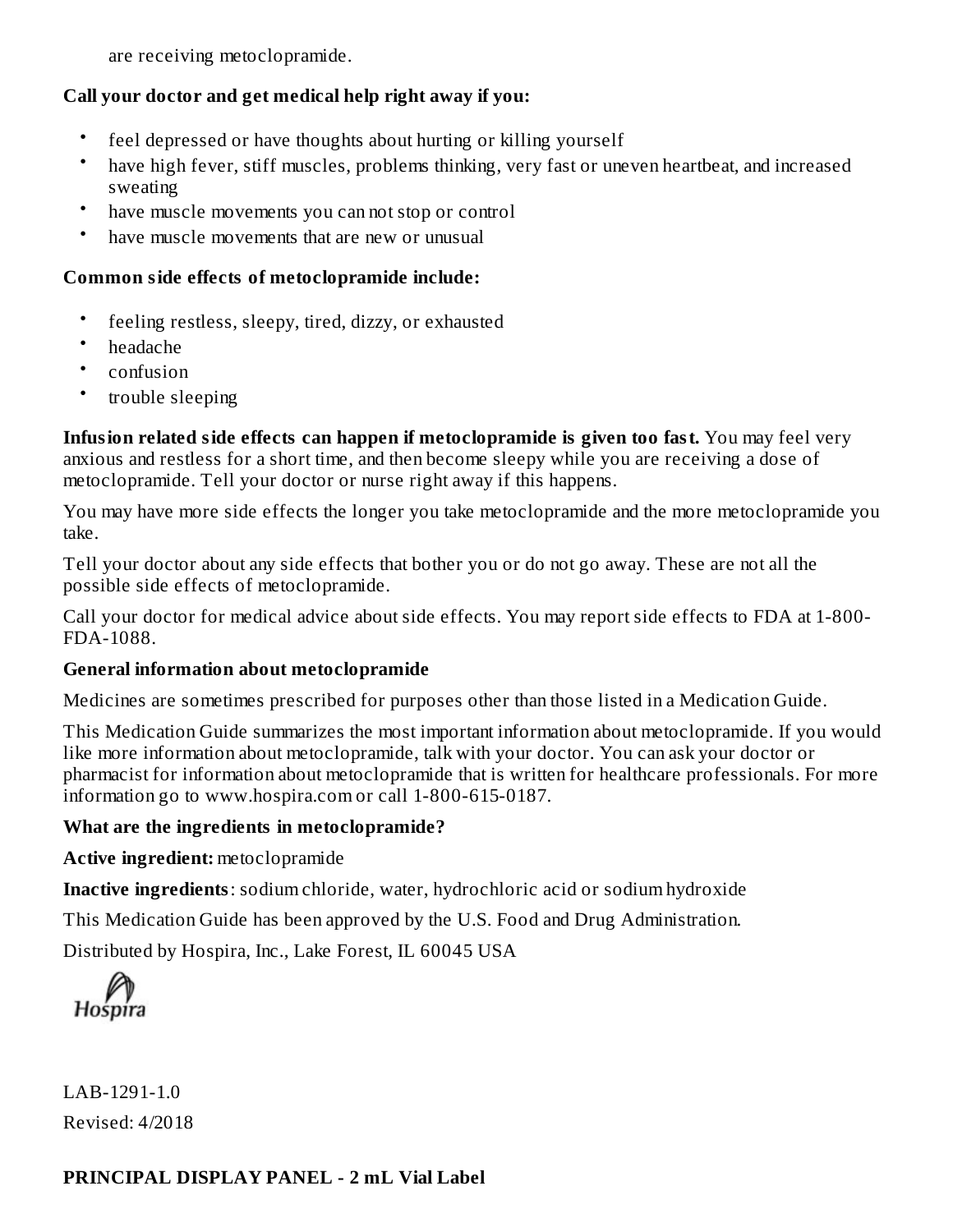2 mL Single-use vial NDC 0409-3414-18 Metoclopramide Inj., USP 10 mg/2 mL (5 mg/mL) Rx only For I.V. or I.M. use. Dist. by Hospira, Inc., Lake Forest, IL 60045 USA AP/DRUGS/08/2013 M.L.No. 08/VP/AP/2013/F/G Hospira



#### **PRINCIPAL DISPLAY PANEL - 2 mL Vial Tray**

25 x 2 mL Single-use vials NDC 0409-3414-01 Contains 25 of NDC 0409-3414-18

Rx only

**Metoclopramide Injection, USP 10 mg/2 mL (5 mg/mL)**

**Attention Pharmacist: Dispens e the accompanying Medication Guide to each patient.**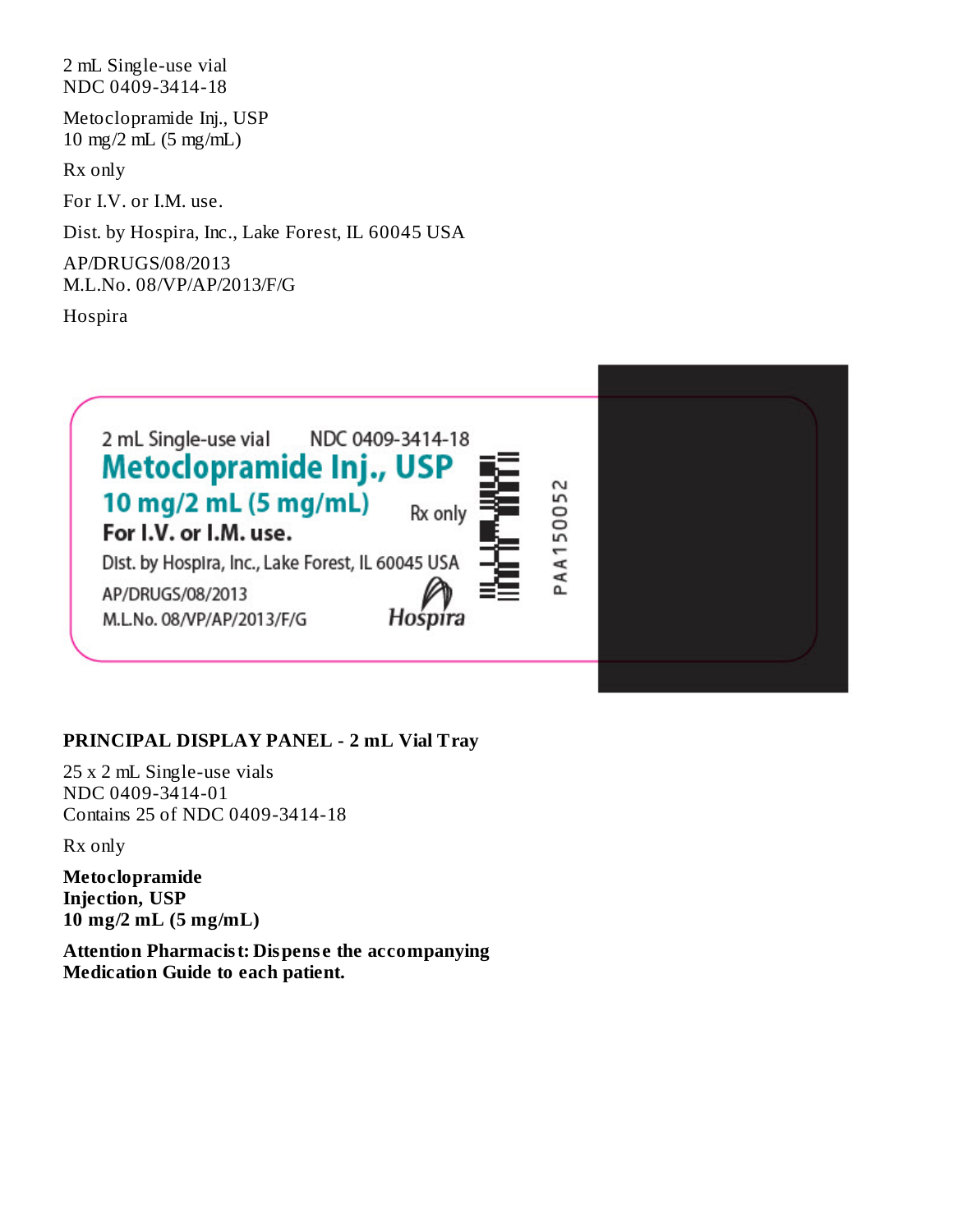

**Route of Administration INTRAMUSCULAR, INTRAVENOUS Active Ingredient/Active Moiety Ingredient Name Basis of Strength Strength**